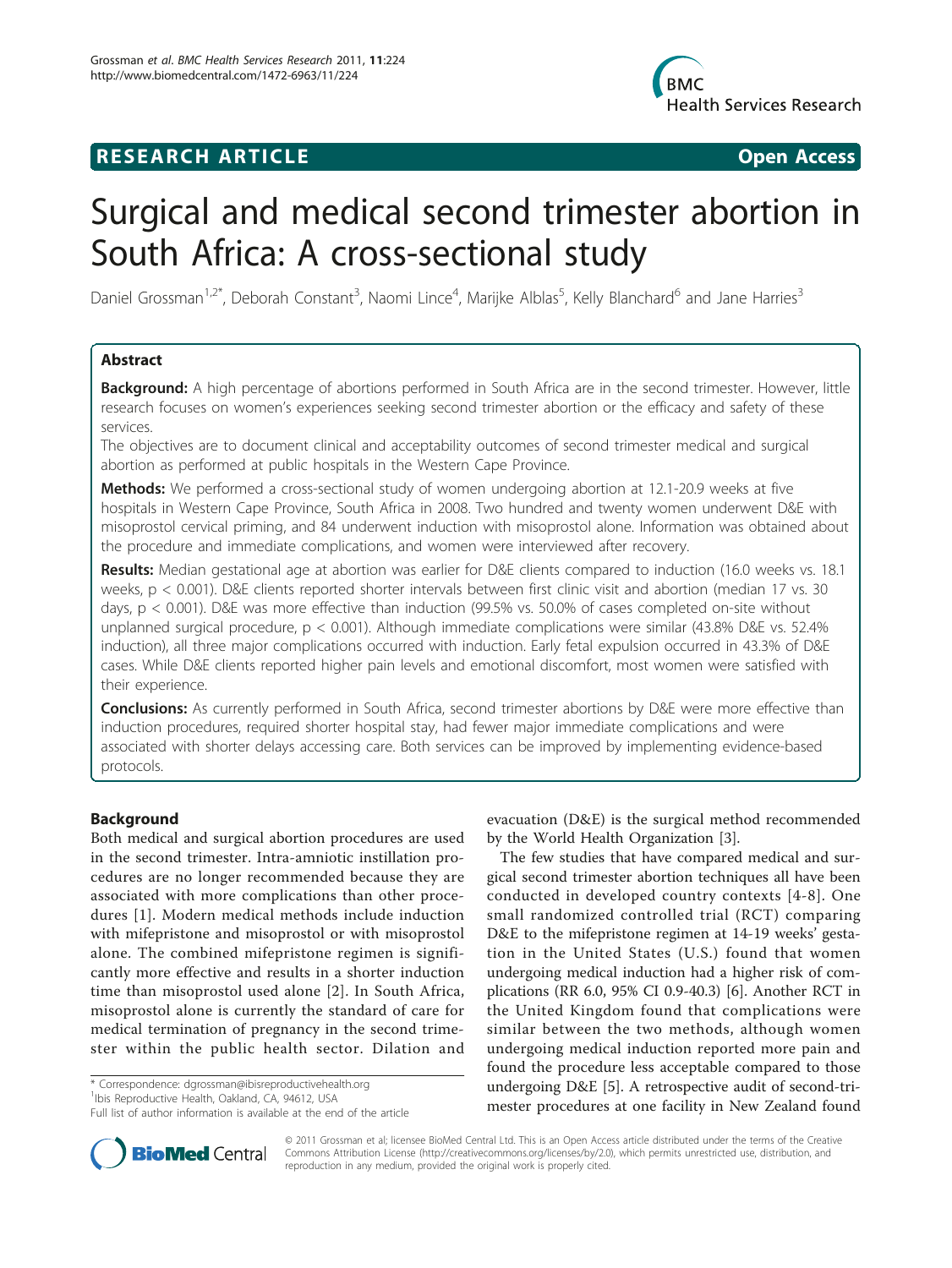that evacuation for retained products of conception was significantly more common among women undergoing medical induction [[4](#page-7-0)]. Another retrospective cohort study from the U.S. of women undergoing D&E or medical induction, mostly with misoprostol used alone, found that adverse events were significantly more common among medical induction patients (29% vs. 4%, p < 0.001) [[7\]](#page-8-0). In particular, failure of initial procedure and retained tissue requiring curettage were more common with medical induction. In a retrospective cohort study of U.S. women seeking termination for fetal anomalies, the adjusted risk ratio of having any complication was significantly higher for women undergoing induction with misoprostol compared to D&E (RR 8.5, 95% CI 3.7-19.8) [\[8\]](#page-8-0). A recent review of large case series of second trimester abortion procedures also found that medical induction with the mifepristone regimen was associated with a higher proportion of incomplete abortions, as well as a possible higher risk of hemorrhage requiring transfusion and mild infection, compared with D&E [[9\]](#page-8-0).

Information about the safety and efficacy of these termination methods is particularly relevant in countries that are beginning to scale up second trimester services. The Choice on Termination of Pregnancy Act was passed in 1996 in South Africa, allowing abortion up to 12 weeks' gestation on request; termination up to 20 weeks is legal for several indications, including socio-economic hardship [[10\]](#page-8-0). Approximately 25% of abortions in South Africa are performed after 12 weeks [\[11](#page-8-0)], whereas in most developed countries approximately 10% of abortions are in the second trimester [[12,13](#page-8-0)]. Most second trimester abortions in South Africa are performed by medical induction with misoprostol alone, although in Western Cape Province, a roving team of three doctors provides D&E in the public sector [\[14](#page-8-0)] Due to the lack of trained D&E providers in other areas of the country, hysterotomy is sometimes performed in cases of failed induction [[15](#page-8-0)].

The objective of this study was to describe women's experiences seeking and undergoing second trimester abortion at public sector hospitals in Western Cape Province, including documenting the efficacy, safety and acceptability of medical and surgical abortion as currently performed.

# Methods

We performed a cross-sectional study of women undergoing either D&E or second trimester medical induction with misoprostol alone. We investigated access to and acceptability of D&E and medical induction by interviewing women after completion of their abortion. Length of procedure, medications used, safety and efficacy were compared using clinical information collected during or after the procedure.

The study was approved by the University of Cape Town Research Ethics Committee, Stellenbosch University Committee for Human Research and Allendale Investigational Review Board. Permission to perform the research was obtained from the Provincial Department of Health, Western Cape. All participants provided written informed consent, and confidentiality and anonymity were ensured. Study procedures were carried out in accordance with the revised version of the Helsinki Declaration and with the standards of Good Clinical Practice.

The study was conducted between February and July 2008 at five public sector hospitals in Western Cape Province, South Africa. These sites were five of the nine public hospitals in the province that provided second trimester abortion services, either by D&E or medical induction, during the study period. The remaining four hospitals performing second trimester abortion were not included in the study due to logistical reasons which included distance, low volume and permission being denied at one facility. Women generally were referred to these hospitals based on regional proximity, and clients were not offered a choice of which facility to attend. No hospital offered both D&E and medical induction, and therefore women did not have a choice of abortion method after presenting to the facility.

Three of the study hospitals offered outpatient D&E services, and the other two offered medical induction on an inpatient basis. Of the five sites, two D&E sites and one induction site served a primarily urban population, while the other sites served a more peri-urban and rural population. We collected data at each site on the total number of second trimester abortions performed during the study period by reviewing logs of abortion procedures maintained at the facilities.

All women attending these hospitals for second trimester abortion on days when study interviewers were present were invited to participate in the study. Eligibility was assessed prior to the abortion, and criteria included age 18 years or older, gestational age between 12.1 weeks and 20.9 weeks, and ability to communicate in English or Xhosa. All participants provided written informed consent before enrollment to both an interview and hospital record review.

Bilingual interviewers administered structured questionnaires in a private location at the hospital after the woman recovered from the abortion. Data were obtained on age, spoken language, education, employment, housing conditions and reproductive history. Information was also obtained about the number and timing of clinic visits leading up to admission for the current abortion. After initial data collection, the long delay between date of the first clinic visit and date of admission for the abortion as reported by the participant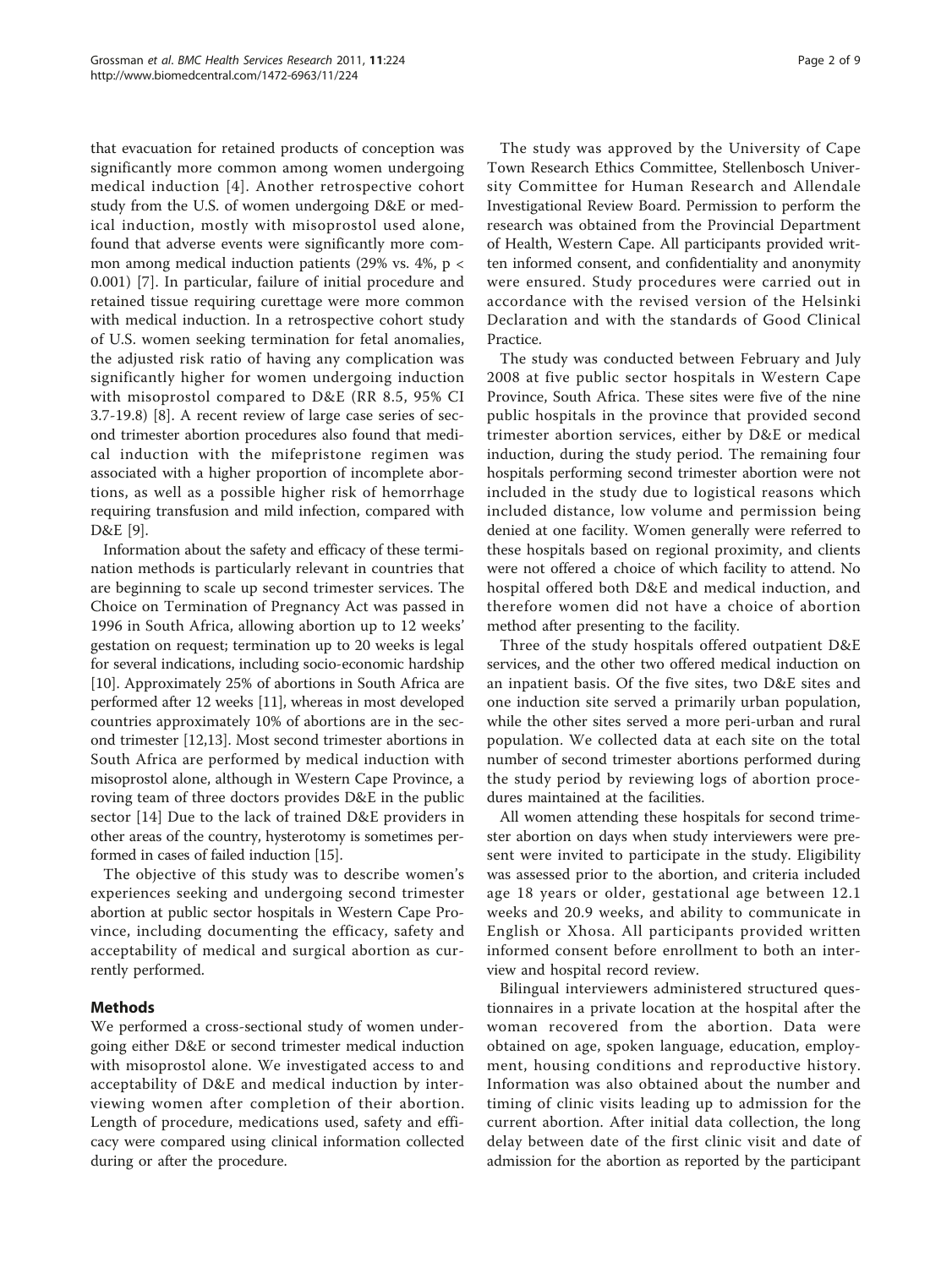became apparent. To substantiate this finding, additional information was collected on the date and result of the ultrasound scan from participants' charts. Although the ultrasound may not have been performed at the first clinic visit, it was the only documented record of participants' access to abortion-related care.

For details relating to the abortion experience itself, clients were asked to rate the following on a 5-point Likert scale: overall satisfaction with the abortion, pain and emotional discomfort.

For participants undergoing medical induction, a procedure form was completed by the attending doctor or by the study investigators following discharge of the participant. Data were collected on gestational age by ultrasound, date of initial ultrasound, duration of procedure (from first misoprostol dose to placental expulsion or surgical procedure, if performed), duration of hospital stay, timing and dosage of misoprostol and any other medications, and details of additional surgery, if performed. When forms were incomplete, participants' medical records were reviewed. For participants undergoing D&E, the procedure form was completed by the doctor performing the abortion immediately after the procedure. Gestational age by ultrasound, duration of surgical procedure, details of the procedure, and whether fetal expulsion occurred prior to surgery were noted. Because most of the relevant information on the D&E procedure was not documented in the medical record, it was not possible to collect this information later if the form was incomplete.

The primary outcome of the study was procedure efficacy, defined as complete abortion performed on site, with no need for repeat surgical procedure in the case of D&E, or no need for any surgical intervention in the case of induction. Secondary outcomes included safety and acceptability. Safety was assessed by measuring the prevalence of immediate major complications (death, seizure, injury to organ requiring abdominal surgery, or hemorrhage requiring transfusion) or minor complications (hemorrhage without transfusion, fever, cervicovaginal trauma, transfer to another facility because of inability to complete procedure, unplanned surgical procedure (for induction) and fetal expulsion prior to procedure (for D&E)) [[16](#page-8-0)]. Because it was not standard at these sites to have women return for a follow-up visit, information on delayed complications was not available. Acceptability was determined by overall satisfaction, pain and emotional discomfort, and likelihood of recommending the abortion method to others.

Data were analyzed using Stata (version 10, College Station, TX). We summarized data on participant characteristics, abortion-related hospital and clinic visits, procedure details, efficacy, complications and acceptability by abortion method using proportions for categorical variables and medians for continuous variables. 95% confidence intervals (CI) were calculated for proportions, and proportions were compared using chi-square tests or Fisher's exact tests when appropriate. Where medians were compared, Wilcoxon rank sum tests were used. Two-sided significance tests were used throughout. Missing values were excluded from the analysis, and valid percentages are reported for all results. Statistical comparisons were performed by procedure rather than by site as numbers were often too small to allow for analysis by site.

The number of subjects recruited was sufficient to detect a difference in efficacy between 85% for induction and 98% for D&E, with 90% power and two-sided alpha of 0.05.

# Results

During the data collection period, 746 D&E and 168 second trimester medical inductions were performed at the study sites. Two hundred twenty women undergoing D&E (29.5% of all D&E cases) and 84 women undergoing medical induction (50% of all induction cases) were enrolled in the study. Figure 1 demonstrates the recruitment process, including the reasons why women were not eligible. Participant characteristics, shown in Table [1](#page-3-0), were similar in both groups except for gestational age on admission (date of procedure for D&E and date of hospital admission for medical induction) and the proportion speaking Afrikaans. Median gestational age for D&E clients was 15.0 weeks (inter-quartile range (IQR) 14.0 - 16.6 weeks) and for induction clients was

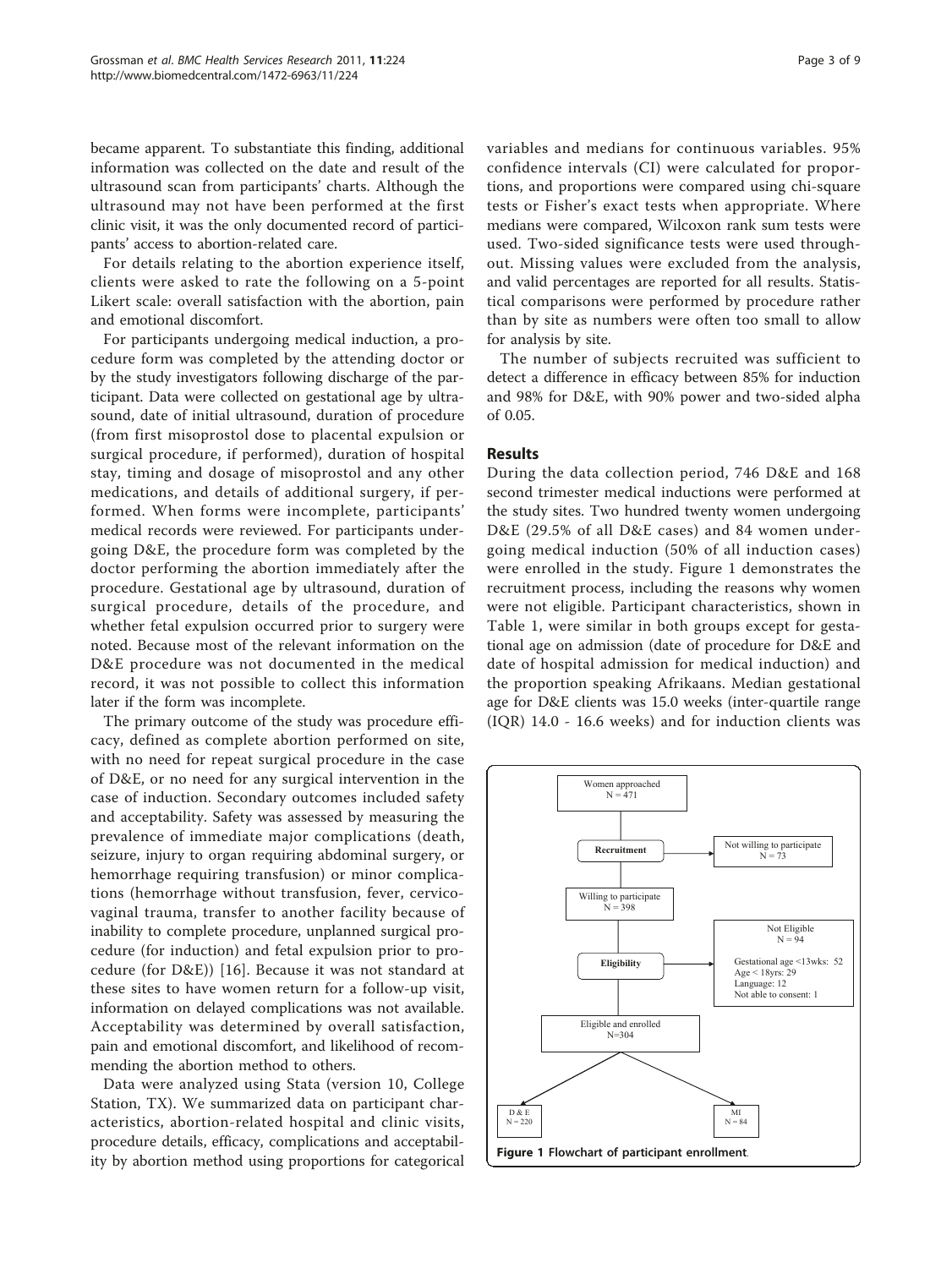<span id="page-3-0"></span>

| <b>Table 1 Participant characteristics</b> |  |
|--------------------------------------------|--|
|--------------------------------------------|--|

| <b>Characteristic</b>                   | $D\&E^1$<br>$(n = 220)$ | Medical<br>induction<br>$(n = 84)$ | P value |
|-----------------------------------------|-------------------------|------------------------------------|---------|
| Age (years)                             |                         |                                    | 0.523   |
| 18-25                                   | 112 (51%)               | 47 (56%)                           |         |
| $26 - 35$                               | 89 (41%)                | 33 (39%)                           |         |
| >35                                     | 17 (8%)                 | 5 (5%)                             |         |
| Education (Grade)                       |                         |                                    | 0.765   |
| $<$ Gr 12                               | 107 (49%)               | 35 (47%)                           |         |
| Gr 12                                   | 110 (51%)               | 39 (53%)                           |         |
| Parity                                  |                         |                                    |         |
| 0                                       | 49 (23%)                | 15 (18%)                           | 0.167   |
| 1                                       | 78 (36%)                | 40 (48%)                           |         |
| > 2                                     | 91 (42%)                | 29 (35%)                           |         |
| Gestational age on admission<br>(weeks) |                         |                                    | <0.001  |
| $12.1 - 16.0$                           | 144 (66%)               | 12 (14%)                           |         |
| $16.1 - 18.0$                           | 47 (22%)                | 27 (32%)                           |         |
| 18.1-20.9                               | 28 (13%)                | 45 (54%)                           |         |
| Prior vaginal delivery                  | 149 (68%)               | 58 (78%)                           | 0.101   |
| Prior Caesarean Section                 | 21 (10%)                | 5 (7%)                             | 0.453   |
| Prior Abortion                          | 6(3%)                   | 5 (7%)                             | 0.118   |
| Housing                                 |                         |                                    | 0.801   |
| Formal (House or Flat)                  | 142 (65%)               | 47 (64%)                           |         |
| Informal (Shack)                        | 76 (35%)                | 27 (37%)                           |         |
| Persons per room                        |                         |                                    | 0.550   |
| $\leq$ = 2                              | 175 (80%)               | 57 (68%)                           |         |
| >2                                      | 43 (20%)                | 17 (23%)                           |         |
| Languages spoken                        |                         |                                    |         |
| Xhosa                                   | 148 (68%)               | 52 (70%)                           | 0.703   |
| English                                 | 57 (26%)                | 18 (24%)                           | 0.757   |
| Afrikaans                               | 60 (28%)                | 5 (7%)                             | < 0.001 |
| Paid for Work                           | 74 (34%)                | 28 (38%)                           | 0.596   |
|                                         |                         |                                    |         |

<sup>1</sup> D&E Dilation and evacuation

18.1 weeks (IQR 17.6 - 18.9 weeks). For all participants, median age was 25 years; 51% had completed secondary school, and just 6.5% had completed only grade 8 or lower. Most women (80%) had one or more children, and most (71%) had had a vaginal delivery, while 9% had previously undergone a caesarian section. Few participants (4%) reported having had a prior abortion. Sixtyfive percent were not paid for work, 65% lived in formal housing (house or flat), as opposed to informal housing (shack), and for most participants (79%) there were two or fewer people per room in the place where they lived. Xhosa was the most common language spoken at home (69%), followed by English (26%) and Afrikaans (22%). More D&E clients spoke Afrikaans at home, which was likely related to the catchment areas of the hospitals.

Information about the number and timing of visits prior to the abortion is shown in Table [2.](#page-4-0) The majority of participants reported three or more clinic or hospital visits related to the abortion, and induction clients reported significantly more visits ( $p < 0.001$ ). Substantial delays occurred between the date of the first clinic visit reported by the participant and the date of admission for the abortion. The median delay was significantly longer for induction clients (30 days, IQR 21-56 days) than for D&E clients (17 days, IQR 8-30 days, p < 0.001). Based on the date of the reported visit, 40% of D&E clients and 39% of induction clients were at 12 weeks' gestation or earlier at the time of the first clinic visit. Median gestational age at ultrasound was slightly earlier for induction clients, and the time interval from the date of the ultrasound to the date of admission was significantly longer for induction clients (31 days, IQR 12-41) than for D&E clients (6 days, IQR 2-9,  $p <$ 0.001).

More induction clients than D&E clients were in the first trimester at the time of their ultrasound (30.0% vs. 8.1%, p < 0.001). These data were available for 161 D&E clients and 80 induction clients.

Table [3](#page-4-0) shows information about the abortion procedure, including complications, which was available for 203 D&E clients and 84 induction clients. The median duration of the surgical procedure for D&E was 10 minutes (IQR 5 - 10 minutes), and median time from first misoprostol dose to completion of D&E was 13.3 hours (IQR 12.1 - 15.1 hours), with no overnight stays in hospital. The median duration from first misoprostol dose to completion of the induction procedure was 23 hours (IQR 17 - 30 hours), and all but one woman required an overnight stay in hospital. The median duration of hospitalization for induction clients was 1.3 days (IQR 1.1-2.1 days), with a maximum hospital stay of 11.1 days.

Misoprostol was used to prepare the cervix prior to D&E at the sites offering this method, although the regimen varied both between and within sites. An initial dose of misoprostol 400 mcg was taken sublingually at home either the night before or the morning of the abortion procedure. Thereafter the dose was repeated at four-hourly intervals, usually up to a total of three doses. However, at one D&E site, only two misoprostol doses were taken prior to admission. When deemed necessary by the doctor or nurse, additional doses were given, up to a maximum of eight. D&E was performed using paracervical block with 20 cc of 1% lidocaine.

The medical induction sites also followed somewhat different regimens of misoprostol. The initial misoprostol dose was either 600 mcg administered vaginally or 400 mcg taken orally. Thereafter, misoprostol 400 mcg was administered orally every four hours. The median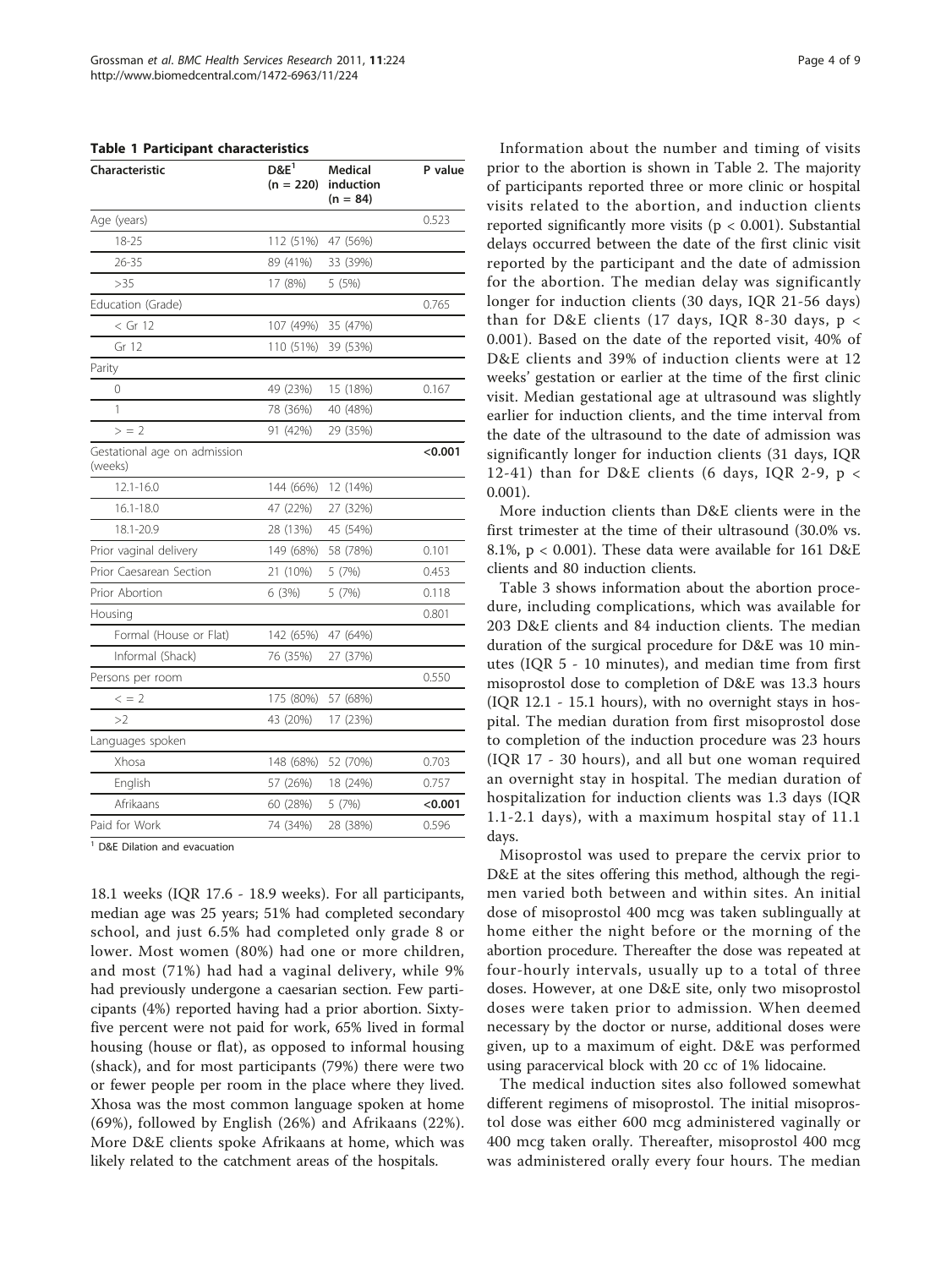### <span id="page-4-0"></span>Table 2 Number and timing of visits prior to abortion

|                                                                                                      | D&E<br>$(n = 220)$   | <b>Medical induction</b><br>$(n = 84)$ | P value |
|------------------------------------------------------------------------------------------------------|----------------------|----------------------------------------|---------|
| Total number of clinic or hospital visits related to abortion (N, %)                                 |                      |                                        | < 0.001 |
|                                                                                                      | $0(0\%)$             | $1(1.4\%)$                             |         |
| 2                                                                                                    | 54 (25.1%)           | 8 (10.8%)                              |         |
| 3                                                                                                    | 117 (54.4%)          | 17 (23.0%)                             |         |
| 4 or more                                                                                            | 44 (20.5%)           | 48 (64.9%)                             |         |
| Number of days between first clinic or hospital visit and abortion admission (Median, $\text{IQR}^2$ | $17(8 - 30)$         | $30(21-56)$                            | < 0.001 |
| Gestational age in weeks at time of ultrasound (weeks) <sup>a</sup> (Median, IQR)                    | $14.0$ (13.0 - 15.4) | 13.9 (11.9 - 15.4)                     | 0.045   |
| $\epsilon$ = 12 weeks at time of ultrasound (N, %)                                                   | 13 (8.1%)            | 24 (30.0%)                             | < 0.001 |
| Number of days between ultrasound and abortion admission (Median, IQR) <sup>a</sup>                  | $6(2 - 9)$           | $31(12 - 41)$                          | < 0.001 |

<sup>2</sup> Inter-quartile Range

<sup>a</sup> Data available for 161 D&E clients and 80 medical induction clients

# Table 3 Procedure details, efficacy and immediate complications

|                                                                      | D&E<br>$(n = 203)$                       | <b>Medical induction</b><br>$(n = 84)$ | P value |
|----------------------------------------------------------------------|------------------------------------------|----------------------------------------|---------|
| Length of surgical procedure (Median, IQR)                           | 10 minutes<br>$(5-10$ minutes)           | $N/A^3$                                |         |
| Time from 1st dose misoprostol to completion of TOP<br>(Median, IQR) | 13.3 hrs (12.1-15.1)                     | 23 hours<br>$(17-30)$                  | < 0.001 |
| Number of misoprostol doses (Median, IQR)                            | $3(3-3)$                                 | $5(3-5)$                               | < 0.001 |
| Medications received                                                 |                                          |                                        |         |
| Antibiotics                                                          | 14 (7%)                                  | 65 (77%)                               | < 0.001 |
| Analgesics/anxiolytics                                               | 38 (19%)                                 | 18 (21%)                               | 0.585   |
| Antiemetics                                                          | $0(0\%)$                                 | 7 (8%)                                 | < 0.001 |
| Efficacy <sup>a</sup>                                                | 202 (99.5%)<br>(95% CI: 97.29% - 99.98%) | 42 (50%)<br>(95% CI: 39.4% - 60.6%)    | < 0.001 |
| Major Complications                                                  |                                          |                                        |         |
| Hemorrhage requiring transfusion                                     | $0(0.0\%)$                               | $3(2.4\%)$                             | 0.024   |
| Minor Complications                                                  |                                          |                                        |         |
| Hemorrhage not requiring transfusion                                 | $0(0\%)$                                 | $1(1\%)$                               | 0.293   |
| Fever >38 degrees C                                                  | $0(0\%)$                                 | $1(1\%)$                               | 0.293   |
| Additional curettage performed                                       | $0(0\%)$                                 | 40 (48%)                               | < 0.001 |
| Incomplete abortion, absconded prior to treatment                    | $0(0\%)$                                 | $1(1\%)$                               | 0.293   |
| Transfer to another facility to complete abortion                    | $1(1\%)$                                 | $1(1\%)$                               | 0.500   |
| Expulsion of fetus prior to D&E                                      | 87 (43%)                                 | N/A                                    | N/A     |
| Any minor complication                                               | 88 (43%)                                 | 42 (50%)                               | 0.362   |
| Any major or minor complication                                      | 88 (43%)                                 | 44 (52%)                               | 0.193   |

 $\overline{\text{3 Not}}$  applicable

<sup>a</sup> Efficacy was defined as complete abortion performed on-site with no need for repeat surgical procedure in the case of D&E, or no need for any surgical intervention in the case of medical induction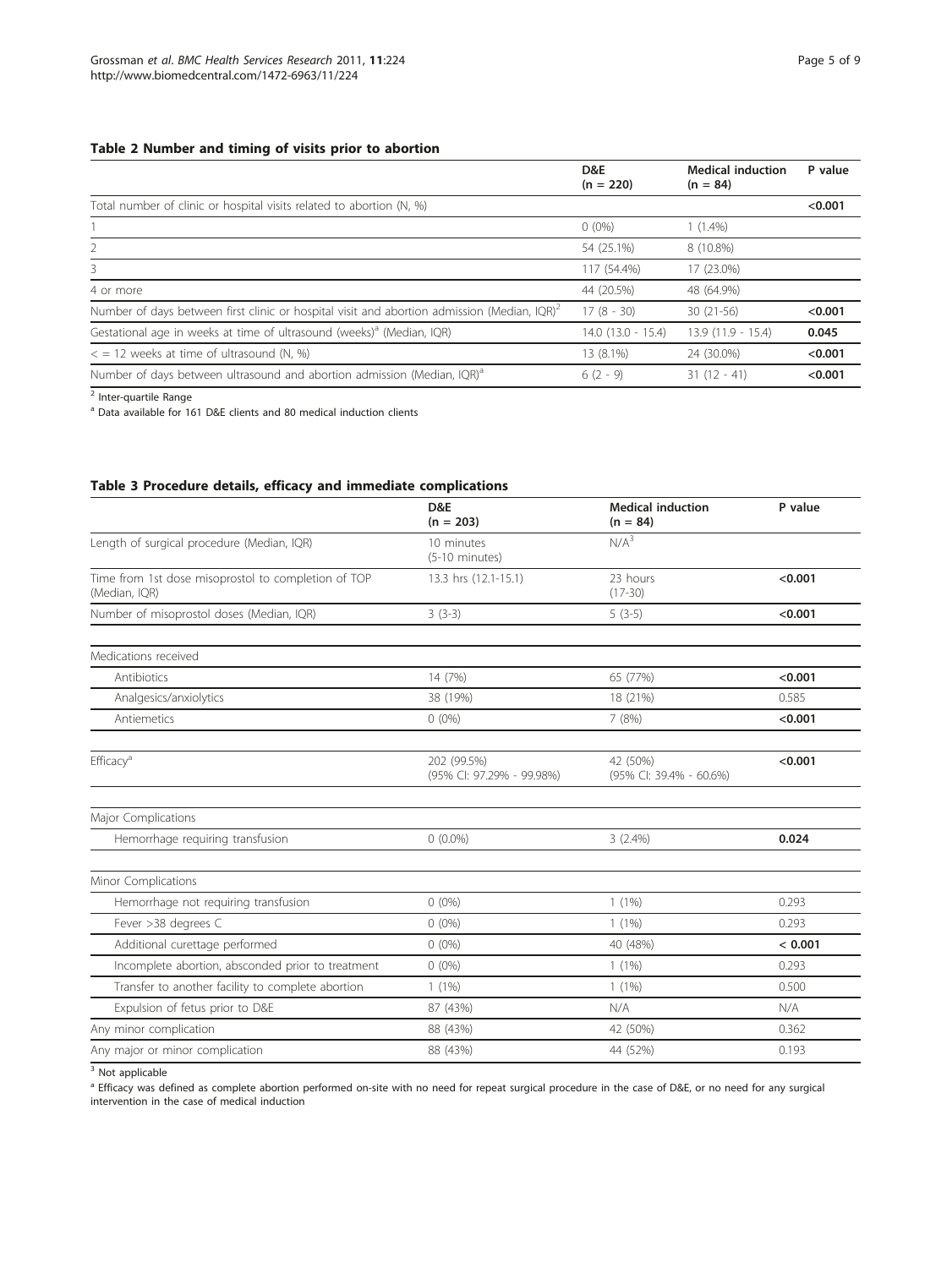number of misoprostol doses administered was 5 (IQR 3-5), however the maximum number of doses was as high as 36. When indicated, sharp or suction curettage was performed.

Although frequently provided to induction clients (77.4%) prophylactic antibiotics were rarely given to D&E clients (6.9%). Only 18.6% of D&E clients and 21.4% of induction clients received either analgesics or anxiolytics. Antiemetics were provided to a small number of induction clients (8.3%).

D&E was significantly more effective than induction; only one D&E client with clinical data required transfer to another facility because of inadequate cervical dilation (efficacy 99.5%, 95% CI 97.3-99.98%). Among 84 induction clients, 40 required curettage for incomplete abortion, one was diagnosed with incomplete abortion but left the hospital before having the procedure, and one was transferred to another facility because of a failed induction (efficacy 50.0%, 95% CI 39.4-60.6%). Of the 40 cases of incomplete abortion, 36 (90%) were treated with sharp curettage, 2 (5%) with suction curettage and 2 (5%) with other procedures. It is important to note, however, that we were not able to collect information about incomplete abortion after either procedure that might have required delayed re-aspiration after hospital discharge.

As shown in Table [3,](#page-4-0) the only major immediate complications were three cases of hemorrhage requiring transfusion. Major complications were significantly more prevalent after induction compared to D&E, as they all occurred among induction clients ( $p = 0.024$ ). The prevalence of minor immediate complications, however, was similar between the procedures. Fetal expulsion prior to surgery was observed among 42.9% of D&E clients and was especially frequent at the sites that initiated misoprostol for cervical priming the night prior to the abortion. In addition to the cases of failed and incomplete abortion mentioned above, one induction client had hemorrhage that did not require transfusion, and one had a fever.

Of the 80 D&E clients who expelled the fetus prior to the procedure and answered the question, 42 (52.5%) expelled it at home, 4 (5%) during transport, and the remainder (42.5%) expelled at the hospital. Upon noticing the fetal expulsion, women reported feeling scared (32.5%), surprised (30%), sad (13.8%) or other emotions; 16.3% expressed relief that the abortion was successful and complete.

Information on women's symptoms and acceptability of the procedures is shown in Table [4.](#page-6-0) Women undergoing D&E reported significantly higher pain levels than those undergoing induction ( $p = 0.001$ ). The prevalence of other symptoms was similar for both groups. Significantly more D&E clients reported high levels of Page 6 of 9

emotional discomfort associated with the abortion compared with induction clients, although most clients (> 84%) were satisfied with the emotional support received during the procedure. Overall, there were very high levels of satisfaction with both abortion procedures, and the majority of women (73%) said that they would recommend their method to a friend who needed a second trimester abortion.

# **Discussion**

This is the first comparative study documenting D&E and medical induction services in a developing country setting, and the first in South Africa, where second trimester abortions are more prevalent than other countries. Despite the different context, our findings on the safety and efficacy of D&E and second trimester medical induction are similar to those reported in more developed country settings [[4](#page-7-0)-[8,17](#page-8-0)]. Both D&E and medical induction are being provided safely in this context, although induction frequently required curettage to complete the procedure and had a higher proportion of major immediate complications. The association of induction with hemorrhage requiring transfusion is concerning and merits further research; a similar trend was observed in a review of case series [\[9](#page-8-0)], while a large registry study from Finland found no increased risk of hemorrhage with second trimester medical induction compared to first trimester medical abortion [[17](#page-8-0)].

Compared to the D&E services, the medical induction services had limited capacity, as demonstrated by the smaller number of induction cases performed during the study period. The limited capacity of this service likely contributed to the delays between presentation and abortion that we documented among induction clients, although there may have been other reasons as well. Prior research in South Africa found that women seeking second trimester abortion reported structural barriers within the public health system as factors that contributed to presenting later in pregnancy [\[18](#page-8-0)]. Every additional week of gestation confers a significant increase in the risk of mortality with abortion [[19\]](#page-8-0), and it is critical that health systems work to improve the referral process to minimize these delays. It is particularly concerning that almost one third of induction clients were in the first trimester at the time of their ultrasound, when they would have been eligible for a manual vacuum aspiration (MVA) procedure performed by a midwife or nurse.

Taken together, these findings suggest that D&E might be the superior method to provide second trimester abortion in South Africa and similar settings. D&E using MVA has been introduced successfully in Vietnam [[20\]](#page-8-0) and Nepal [\[21](#page-8-0)]. However, there is a critical shortage of trained D&E providers in South Africa, and doctors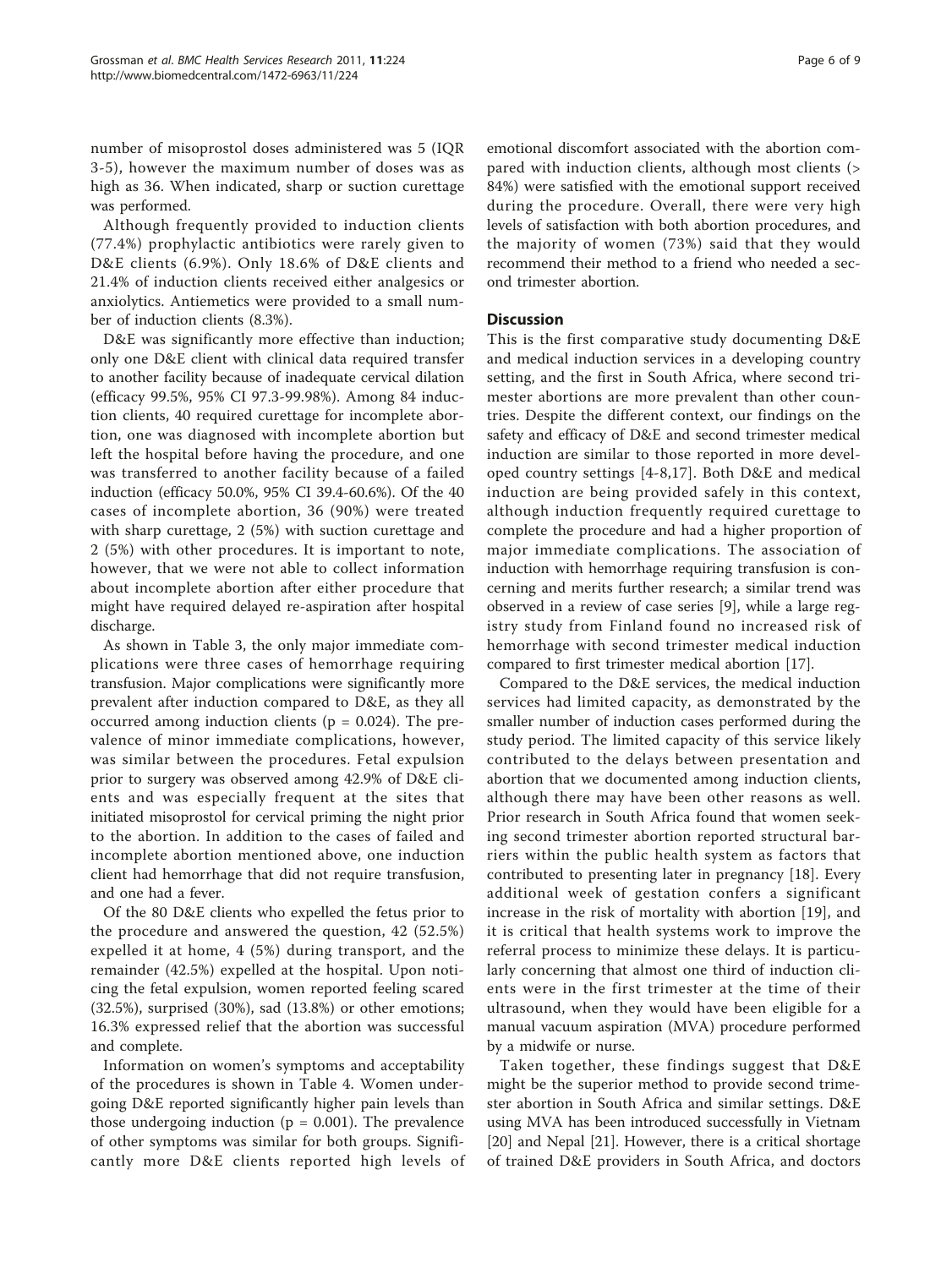#### <span id="page-6-0"></span>Table 4 Symptoms and acceptability of abortion experience

|                                                                                        | D&E<br>$(n = 220)$ | <b>Medical induction</b><br>$(n = 84)$ | P value |
|----------------------------------------------------------------------------------------|--------------------|----------------------------------------|---------|
| Overall pain during entire abortion experience                                         |                    |                                        | 0.001   |
| Extreme pain                                                                           | 75 (34%)           | 23 (31%)                               |         |
| High pain                                                                              | 50 (23%)           | 10 (14%)                               |         |
| Moderate pain                                                                          | 40 (18%)           | 11 (15%)                               |         |
| Slight pain                                                                            | 38 (17%)           | 11 (15%)                               |         |
| No pain                                                                                | 15 (7%)            | 19 (26%)                               |         |
| Symptoms reported                                                                      |                    |                                        |         |
| Nausea                                                                                 | 15 (7%)            | 2(3%)                                  | 0.255   |
| Vomiting                                                                               | 57 (26%)           | 23 (31%)                               | 0.452   |
| Dizziness                                                                              | 63 (29%)           | 25 (34%)                               | 0.465   |
| Diarrhea                                                                               | 83 (38%)           | 40 (54%)                               | 0.020   |
| <b>Tiredness</b>                                                                       | 107 (49%)          | 40 (54%)                               | 0.575   |
| Pain in lower abdomen                                                                  | 214 (98%)          | 74 (100%)                              | 0.573   |
| Breast tenderness                                                                      | 106 (49%)          | 25 (34%)                               | 0.031   |
| Headache                                                                               | 84 (39%)           | 27 (37%)                               | 0.783   |
| Cold                                                                                   | 89 (41%)           | 29 (39%)                               | 0.891   |
| Sweating/hot/fever                                                                     | 13 (6%)            | 3(4%)                                  | 0.769   |
| Other symptoms                                                                         | 31 (14%)           | 2(3%)                                  | 0.005   |
|                                                                                        |                    |                                        |         |
| Overall emotional discomfort with abortion                                             |                    |                                        | 0.017   |
| Moderate, high or extreme discomfort                                                   | 108 (50%)          | 25 (34%)                               |         |
| None or slight discomfort                                                              | 109 (50%)          | 49 (66%)                               |         |
| Overall satisfaction with abortion                                                     |                    |                                        | 1.000   |
| Very or somewhat satisfied                                                             | 207 (95%)          | 71 (96%)                               |         |
| Neutral or somewhat or very dissatisfied                                               | 11 (5%)            | 3(4%)                                  |         |
| Would recommend the abortion method to a friend who needed one at same gestational age |                    |                                        | 0.995   |
| Highly or somewhat agree                                                               | 159 (73%)          | 54 (73.0%)                             |         |
| Neutral or somewhat or highly disagree                                                 | 59 (27%)           | 20 (27%)                               |         |

are reluctant to be involved in D&E services [[14,22\]](#page-8-0). Investments in training, including pre-service training in medical school, as well as values clarification exercises with physicians [[23](#page-8-0)] are needed to create a cadre of skilled D&E providers in this country.

Our results highlight several areas for improvement in the second trimester abortion services in the Western Cape. We found that 43% of D&E clients expelled the fetus prior to the procedure, which was frequently traumatic for women, and this was likely related to the repeated doses of misoprostol given as much as 12 hours before the procedure. Indeed, for the women who experienced fetal expulsion, their abortion procedure was more similar to medical induction than D&E. Although there is limited published evidence on the use

of misoprostol instead of osmotic dilators for cervical preparation before D&E, a single dose of 400 mcg is the most commonly studied regimen [[24\]](#page-8-0). More research is needed on cervical priming protocols appropriate for settings where laminaria are not easily accessible, as is the case in South Africa. The prolonged cramping associated with misoprostol prior to D&E might also account for the higher pain levels reported by women undergoing this procedure compared to induction, as well as the fact that few D&E clients received analgesia. In contrast, both RCTs found that induction clients reported significantly more pain than D&E clients, although women in the latter group received general anesthesia in both studies [[5](#page-8-0),[6\]](#page-8-0). It is concerning that analgesia use was low at all but one of the study sites.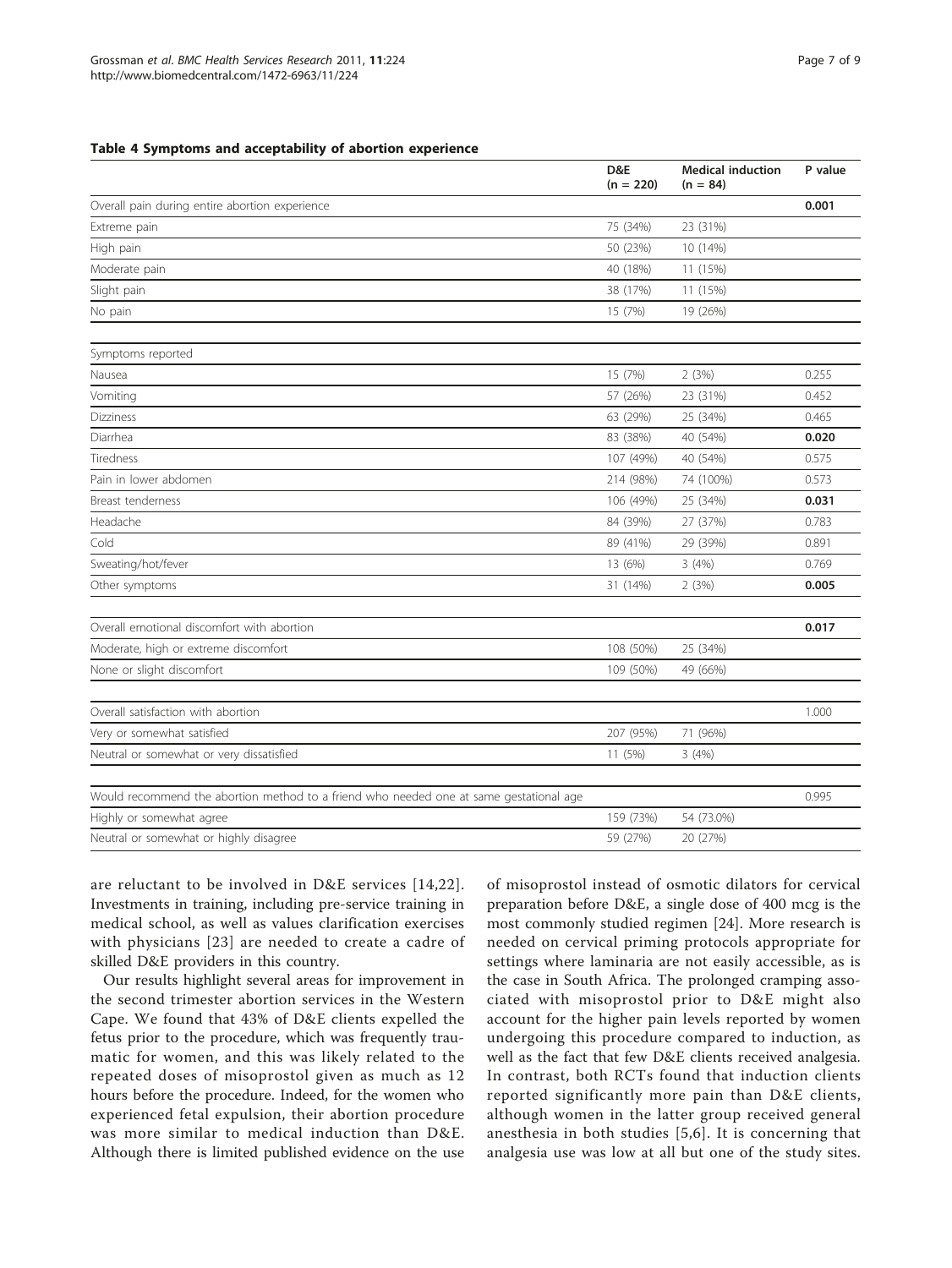<span id="page-7-0"></span>In addition to standardizing protocols for pain management with second trimester abortion, research is needed to understand clinicians' reluctance to provide analgesia, which may be related to punitive attitudes toward abortion.

The medical induction protocol used in study sites had low efficacy compared to published studies using repeated vaginal or sublingual doses of misoprostol [\[25](#page-8-0)]. In addition, using mifepristone together with misoprostol has been demonstrated to significantly improve efficacy and reduce the induction time [2]. Mifepristone is not registered in South Africa for use in the second trimester and is therefore not available in public hospitals for this indication. We also found that sharp curettage was used almost exclusively in cases of incomplete abortion, despite the evidence supporting the superiority of suction curettage for this indication [3].

This study has several limitations. The observational nature of the study may have biased our findings, although it is important to stress that women's allocation to treatment was related to place of residence and hospital catchment area, rather than personal choice. Still, unmeasured differences between the populations undergoing the two procedures might have accounted for some of the observed differences. Comparison between the two abortion methods is also made difficult by the fact that a standardized protocol was not used in all sites. A randomized controlled trial of D&E and medical induction of sufficient size is needed to better compare these methods, although both published RCTs have found that recruitment for such a study is difficult [[5,6\]](#page-8-0). Another limitation relates to our lack of follow-up and inability to capture delayed complications. This is especially true of women undergoing D&E, since they were observed for a relatively short period of time. More research is needed on the long-term complications of both of these methods. Due to the high volume of procedures performed on days that the D&E service operated, we were only able to enroll a smaller percent of all D&E cases (29.5%) compared to all medical induction cases (50%). However, the D&E sample is representative of all three D&E providers in the Western Cape and is sufficiently large to be representative of the D&E service overall. Finally, while our study sites are likely representative of the Western Cape, we cannot generalize beyond this province to other areas of South Africa or other countries.

## Conclusion

In the decade since legalizing abortion, South Africa has made important advances in reducing abortion-related morbidity and mortality [\[26,27\]](#page-8-0). This study shows that currently in the Western Cape, second trimester abortions by D&E were more effective than medical

procedures, required shorter hospital stay, had fewer major immediate complications and were associated with shorter delays accessing care. The delays for women undergoing medical induction were so long that they appeared to push some women into the second trimester even though they initially presented during the first trimester.

Second trimester abortion services are particularly challenging due to the training investments that are required. While clinical trial data from more developed countries can be useful to guide the implementation of services, it is critical that information about local capacity and resources also be considered. Because access to good quality second trimester services is an essential part of safe abortion services [\[28](#page-8-0)], implementing the service changes described here could serve as a model for other countries that are beginning to offer later abortion care. In addition, more efforts are needed to expand access to contraception, pregnancy testing and first trimester abortion, including medication abortion, in order to reduce the proportion of abortions performed in the second trimester in South Africa.

#### Acknowledgements

We thank Ntombomzi Mcanjana, Nomfundo Cishe, Mthokozisi Radebe, Adila Hargey, Dr. Monica Dragoman, and the staff of all participating hospitals for assistance with carrying out the study. This research was supported by a grant from the Safe Abortion Action Fund.

#### Author details

<sup>1</sup>Ibis Reproductive Health, Oakland, CA, 94612, USA. <sup>2</sup>Bixby Center for Global Reproductive Health and San Francisco General Hospital, Department of Obstetrics, Gynecology and Reproductive Sciences, University of California, San Francisco, CA, 94143-0744, USA. <sup>3</sup>Women's Health Research Unit, School of Public Health and Family Medicine, University of Cape Town, Cape Town, 7925, South Africa. <sup>4</sup>Ibis Reproductive Health, Johannesburg, 2041, South Africa. <sup>5</sup>Independent consultant, Cape Town, 7925, South Africa. <sup>6</sup>Ibis Reproductive Health, Cambridge, MA, 02238, USA.

#### Authors' contributions

DG, DC, NL, and JH designed the study, supervised data collection and analysis and interpreted the results. MA and KB contributed to the study design and interpretation of results. DG and DC drafted the article and others commented. All authors have approved the final version.

#### Competing interests

The authors declare that they have no competing interests.

Received: 17 December 2010 Accepted: 19 September 2011 Published: 19 September 2011

#### References

- 1. Grimes DA, Hulka JF, McCutchen ME: [Midtrimester abortion by dilatation](http://www.ncbi.nlm.nih.gov/pubmed/6996483?dopt=Abstract) [and evacuation versus intra-amniotic instillation of prostaglandin F2](http://www.ncbi.nlm.nih.gov/pubmed/6996483?dopt=Abstract) [alpha: a randomized clinical trial.](http://www.ncbi.nlm.nih.gov/pubmed/6996483?dopt=Abstract) Am J Obstet Gynecol 1980, 137(1):785-90.
- 2. Kapp N, Borgatta L, Stubblefield P, Vragovic O, Moreno N: [Mifepristone in](http://www.ncbi.nlm.nih.gov/pubmed/18055725?dopt=Abstract) [second-trimester medical abortion: a randomized controlled trial.](http://www.ncbi.nlm.nih.gov/pubmed/18055725?dopt=Abstract) Obstet Gynecol 2007, 110(1):1304-10.
- 3. World Health Organization: Safe Abortion: Technical and Policy Guidance for Health Systems. Geneva: World Health Organization; 2003.
- 4. Mauelshagen A, Sadler L, Roberts H, Harilall M, Farguhar C: [Audit of short](http://www.ncbi.nlm.nih.gov/pubmed/19788764?dopt=Abstract) [term outcomes of surgical and medical second trimester termination of](http://www.ncbi.nlm.nih.gov/pubmed/19788764?dopt=Abstract) [pregnancy.](http://www.ncbi.nlm.nih.gov/pubmed/19788764?dopt=Abstract) Reproductive Health 2009, 6:16.